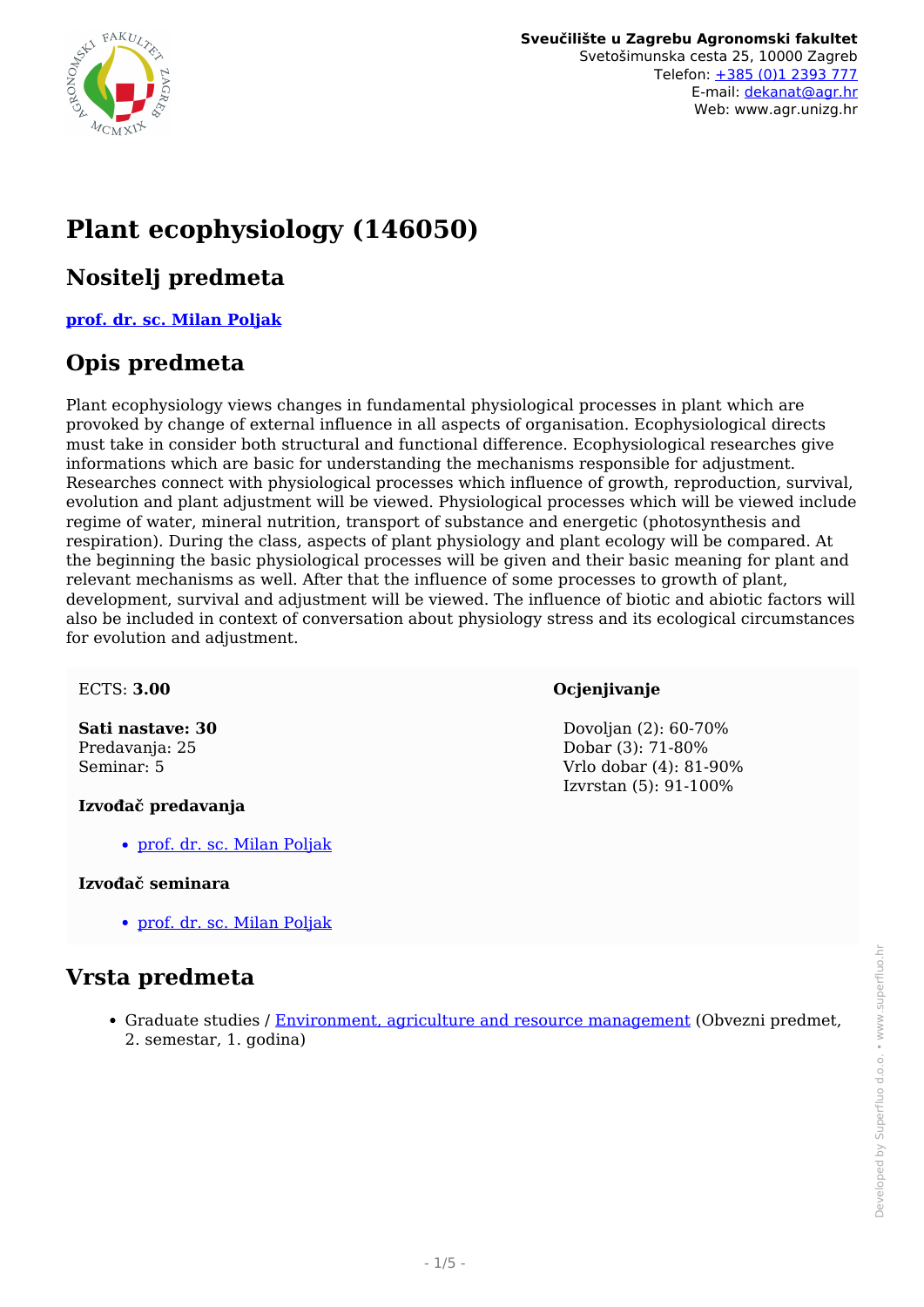

# **Opće kompetencije**

At the end of this course the student is expected to be able to:

- understand the consequences of short- and long-term changes in environment on the growth, morphology and metabolism of plants

- obtain an advanced understanding of plant adaptation to adverse environments;

- obtain key competences within nature management and will be able to evaluate the conditions for plant growth in natural ecosystems;

- gain competences to evaluate and suggest strategies for improved plant tolerance towards adverse environmental and climatic conditions.

- assess the impact of changes in the environment on plant growth;

- use the concepts of plant stress responses to understand the mechanisms involved in plant adaptation and acclimation to adverse environmental conditions.

### **Oblici nastave**

- Lectures
- Seminars

# **Ishodi učenja i način provjere**

| Ishod učenja                                                                                                                                               | Način provjere                                                                                                    |  |  |
|------------------------------------------------------------------------------------------------------------------------------------------------------------|-------------------------------------------------------------------------------------------------------------------|--|--|
| Understand which underlying factors determine rates of growth                                                                                              | Participating in the discussions, work tasks during classes -                                                     |  |  |
| in plants.                                                                                                                                                 | analysis of case studies, seminars, written exam                                                                  |  |  |
| Understanding the complex interaction of plants with other                                                                                                 | Participating in the discussions, work tasks during classes -                                                     |  |  |
| organisms in the ecosystem                                                                                                                                 | analysis of case studies, seminars, written exam                                                                  |  |  |
| Understand the key features of the soil environment as they                                                                                                | Participating in the discussions, work tasks during classes -                                                     |  |  |
| affect the nutrient supply to plants.                                                                                                                      | analysis of case studies, seminars, written exam                                                                  |  |  |
| Be familiar with a range of experimental approaches used to<br>investigate the impact of changes in environment on the growth<br>and physiology of plants. | Participating in the discussions, work tasks during classes -<br>analysis of case studies, seminars, written exam |  |  |
| Be familiar with the physiological and/or morphological                                                                                                    | Participating in the discussions, work tasks during classes -                                                     |  |  |
| characteristics of plants adapted to stressful habitats.                                                                                                   | analysis of case studies, seminars, written exam                                                                  |  |  |
| Understanding the impact of stress on plant growth and                                                                                                     | Participating in the discussions, work tasks during classes -                                                     |  |  |
| development and on crop production.                                                                                                                        | analysis of case studies, seminars, written exam                                                                  |  |  |

## **Način rada**

#### **Obveze nastavnika**

Teaching (lectures and seminars), maintaining consultation, provision of teaching materials; help with creating seminars; organization and conduct examinations

#### **Obveze studenta**

Class attendance; writing essays; literature search and interpretation of scientific papers; presentation of seminar papers; exam

Groups (2-3 students) independently prepare and present the lecture using recent scientific and professional literature related to the topic of rhizosphere ecology.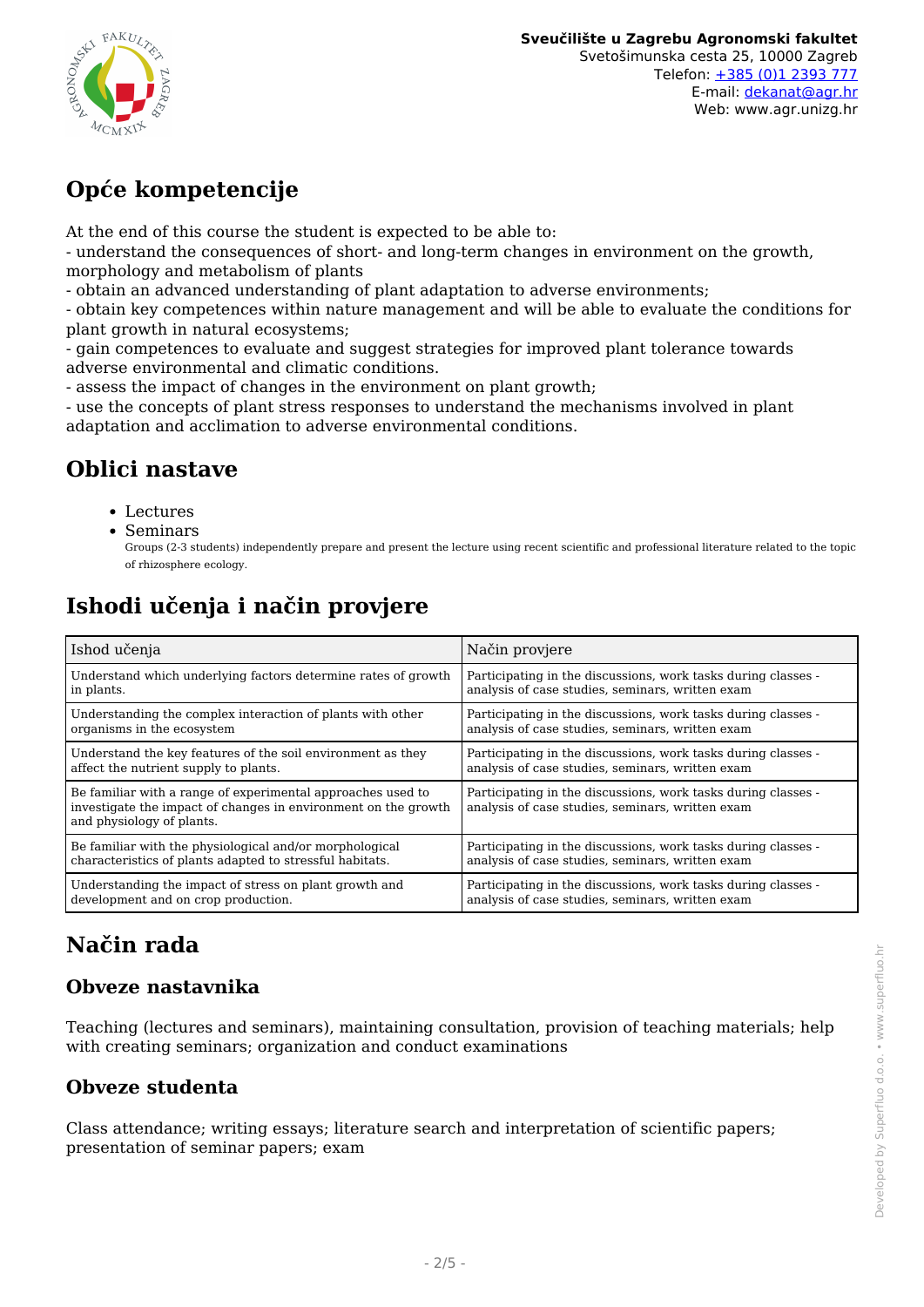

# **Polaganje ispita**

| Elementi<br>praćenja | Maksimalno<br>bodova ili<br>udio u ocjeni | Bodovna skala  <br>ocjena                        | Ocjena                                                                          | Broj sati<br>izravne<br>nastave | Ukupni broj<br>sati rada<br>prosječnog<br>studenta | ECTS bodovi |
|----------------------|-------------------------------------------|--------------------------------------------------|---------------------------------------------------------------------------------|---------------------------------|----------------------------------------------------|-------------|
| Attending<br>classes |                                           |                                                  |                                                                                 | 25                              | 30                                                 |             |
| Seminar work         | 25                                        |                                                  |                                                                                 | 5                               | 30                                                 |             |
| Written exam         | 75                                        | $<60\%$<br>60-70%<br>71-80%<br>81-90%<br>91-100% | Nedovoljan (1)<br>Dovoljan (2)<br>Dobar $(3)$<br>Vrlo dobar (4)<br>Izvrstan (5) |                                 | 30                                                 |             |
| Total                | 100                                       |                                                  |                                                                                 | 30                              | 90                                                 | 3           |

| Elementi praćenja | Opis                                                                                                                       | Rok | Nadoknada |
|-------------------|----------------------------------------------------------------------------------------------------------------------------|-----|-----------|
| Seminar work      | The structure and content of<br>the written work 50% of the<br>knowledge of matter and the<br>quality of presentations 50% |     |           |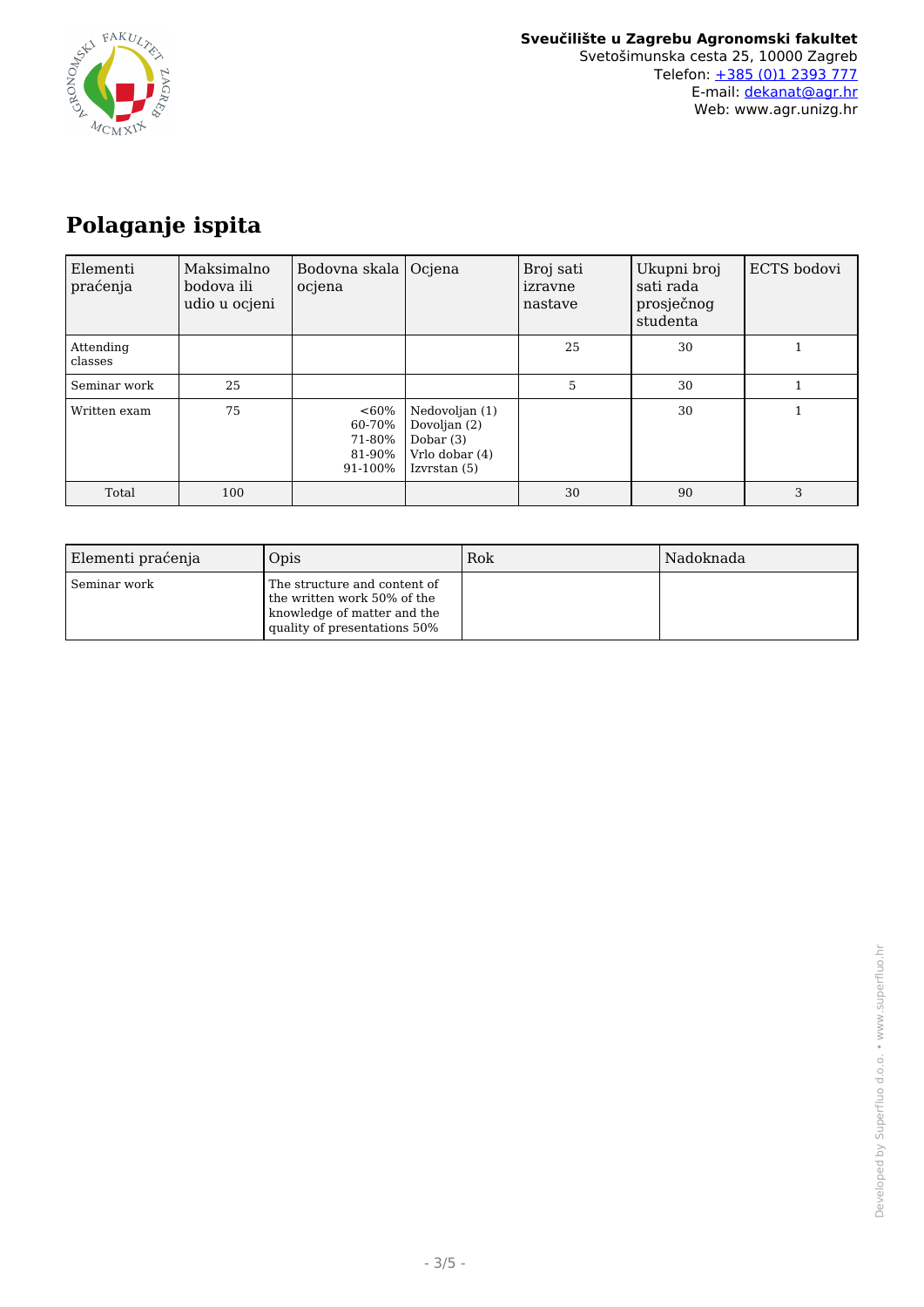

## **Tjedni plan nastave**

- 1. Introduction and energy transformation L Introduction. Aims of plant ecophysiology. Main principles of plant ecophysiology. Interactions. Solar radiation. Radiation, environment temperature and leaf temperature.
- 2. Dry matter production and utilization of carbon L Review of photosynthesis. Photosynthesis and environment. The impact of stressors on the photosynthetic system. Phloem transport.
- 3. Dry matter production and utilization of carbon L Review of photosynthesis. Photosynthesis and environment. The impact of stressors on the photosynthetic system. Phloem transport. Water stress.
- 4. Plant productivity and water use efficiency L Respiration-review. Respiration and influence of environmental factors. Water regime-review. The role of root system in water uptake. Water regime and influence of environmental factors. Water stress.
- 5. Plant productivity and water use efficiency L Respiration-review. Respiration and influence of environmental factors. Water regime-review. The role of root system in water uptake. Water regime and influence of environmental factors. Water stress.
- 6. Plant productivity and mineral nutrition L Mineral nutrition review. Mechanism of nutrient uptake and nutrient deficit. Nutrient toxicity.
- 7. Plant productivity and mineral nutrition L Mineral nutrition review. Mechanism of nutrient uptake and nutrient deficit. Nutrient toxicity.
- 8. Growth regulation L Plant growth. Role of phytohormones in plant growth. Regulation of plant growth and development. Influence of environmental factors on plant growth. Growth stages. Vegetative and reproductive stage. Influence of environmental factors on plant life cycle.
- 9. Growth regulation L Plant growth. Role of phytohormones in plant growth. Regulation of plant growth and development. Influence of environmental factors on plant growth. Growth stages. Vegetative and reproductive stage. Influence of environmental factors on plant life cycle.
- 10. Plants in stress conditions L Definition of stress. Symptoms and disorders. Natural causes of stress (radiation, extreme temperature, lack of water, salts). Anthropogenic stressors.
- 11. Plants in stress conditions L Definition of stress. Symptoms and disorders. Natural causes of stress (radiation, extreme temperature, lack of water, salts). Anthropogenic stressors.
- 12. Plants in stress conditions, Biotic interactions L Definition of stress. Symptoms and disorders. Natural causes of stress (radiation, extreme temperature, lack of water, salts). Anthropogenic stressors. Plant interactions. Allelopathy, competition. Symbionts, pathogens, parasites. Ecosystems and ecophysiology.
- 13. Biotic interactions, Seminars L+S Plant interactions. Allelopathy, competition. Symbionts, pathogens, parasites. Ecosystems and ecophysiology; Oral/written
- 14. Seminars S Oral/written
- 15. Seminars S Oral/written